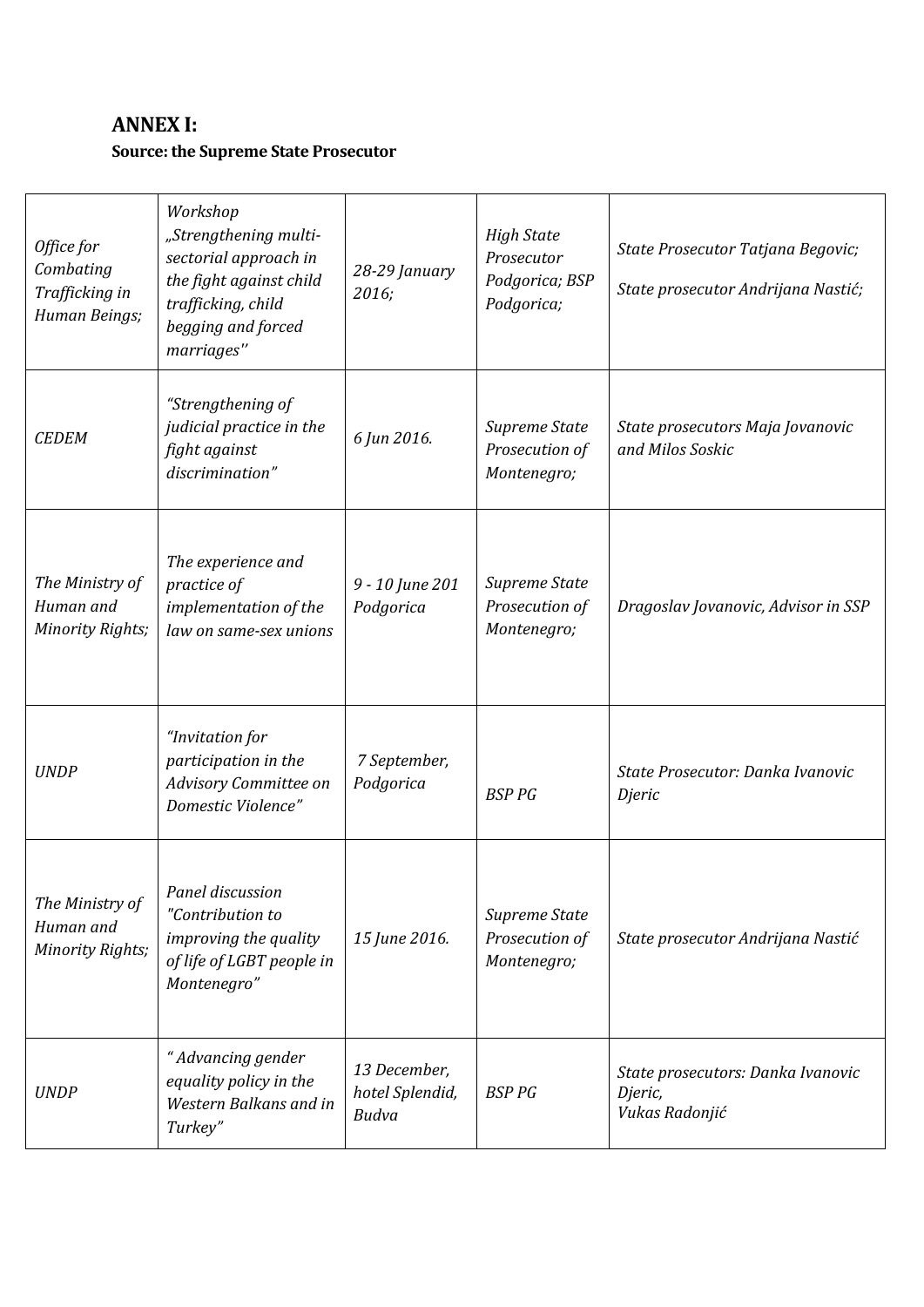### **ANNEX II**

#### **Source: the Protector of Human Rights and Freedoms**

2015 Work Report of the Protector of Human Rights and Freedoms:

"Data on procedures before the Protector:

In 2015, the Protector had in work 83 cases in the area of prohibition of discrimination, which is 34.93% more than in the previous year when in work were 54 complaints. All cases in this area have been completed. In thirteen (13) cases the Protector found a violation of rights by discriminatory behaviour and issued an opinion with a recommendation, in two (2) cases a violation was removed in the course of the procedure, in thirty (30) cases the Protector could not find a violation of rights, in fourteen (14) cases the complainants were referred to other legal remedies because it was estimated that the removal of violation thus will be more effective, in six (6) cases the Protector dismissed the proceeding on the ground that the complainant did not cooperate during the process, in six (6) cases, the procedure was dismissed, because after the filing of the complaint was initiated a court proceedings, in four (4) cases procedure was dismissed because the complainant withdrawn the complaint, in two (2) cases the Protector did not act because the complaint was anonymous, and was not possible to determine closer indicators of treatment, in one (1) case, the Protector was not competent to act, in one (1) case the Protector did not act because effective and efficient remedies were not exhausted, in one (1) case the Protector did not act because the complaint was filed after the expiration of one year, in one (1) case, the complaint was not amended in given deadline and even after the deadline, in one (1) case, the complaint was repeated but was not submit new evidence and one (1) case was completed by merger. The dominant grounds for discrimination, or personal characteristic to which complaints referred during this period, was nationality, membership to a group or sex. Structured on grounds, i.e. personal characteristics, in work was the following number of complaints: national affiliation fifteen (15) cases, sex and motherhood eight (8), mobbing eight (8), affiliation to a group eight (8), area of labour six (6 ), disability six (6), sexual orientation and gender identity five (5), religion and religious symbols four (4) gender-based violence four (4), political discrimination four (4), citizenship two (2), trade union membership two (2), social status of two (2), marital status two (2), health status one (1), place of residence one (1), alphabet and language one (1), family reunification (right to privacy) one (1), belonging to a group at a public assembly one (1), hate speech one (1), expressed opinion one (1). The Protector, according to the legal authority, in four (4) cases initiated proceedings on his own initiative. Also, in several cases it insisted and asked for closer information and consent of the potentially discriminated person to initiate the procedure on its own initiative, but there was no response or approval. Therefore, in the absence of approval for acting, the Protector did not have procedural authority to initiate proceedings on its own initiative in those cases. In the reporting period, the Protector had in work 68 complaints filed by individuals and nine (9) collective complaints. Only two (2) anonymous complaints were registered. Despite the legal norms that authorize the Institution not to act on the anonymous complaint, the Protector was acting, considering to have grounds for that in case there is information about facts and events that point to discrimination, and the procedure can be initiated without the individualization of personal characteristics on the basis of available data. Of course, at some point the anonymity was a problem, and was the decisive fact in the dismissal of the process due to lack of evidence on existence of violation at the damage of allegedly discriminated person as a victim of a violation of a right. During the reporting period, before the Institution, women filed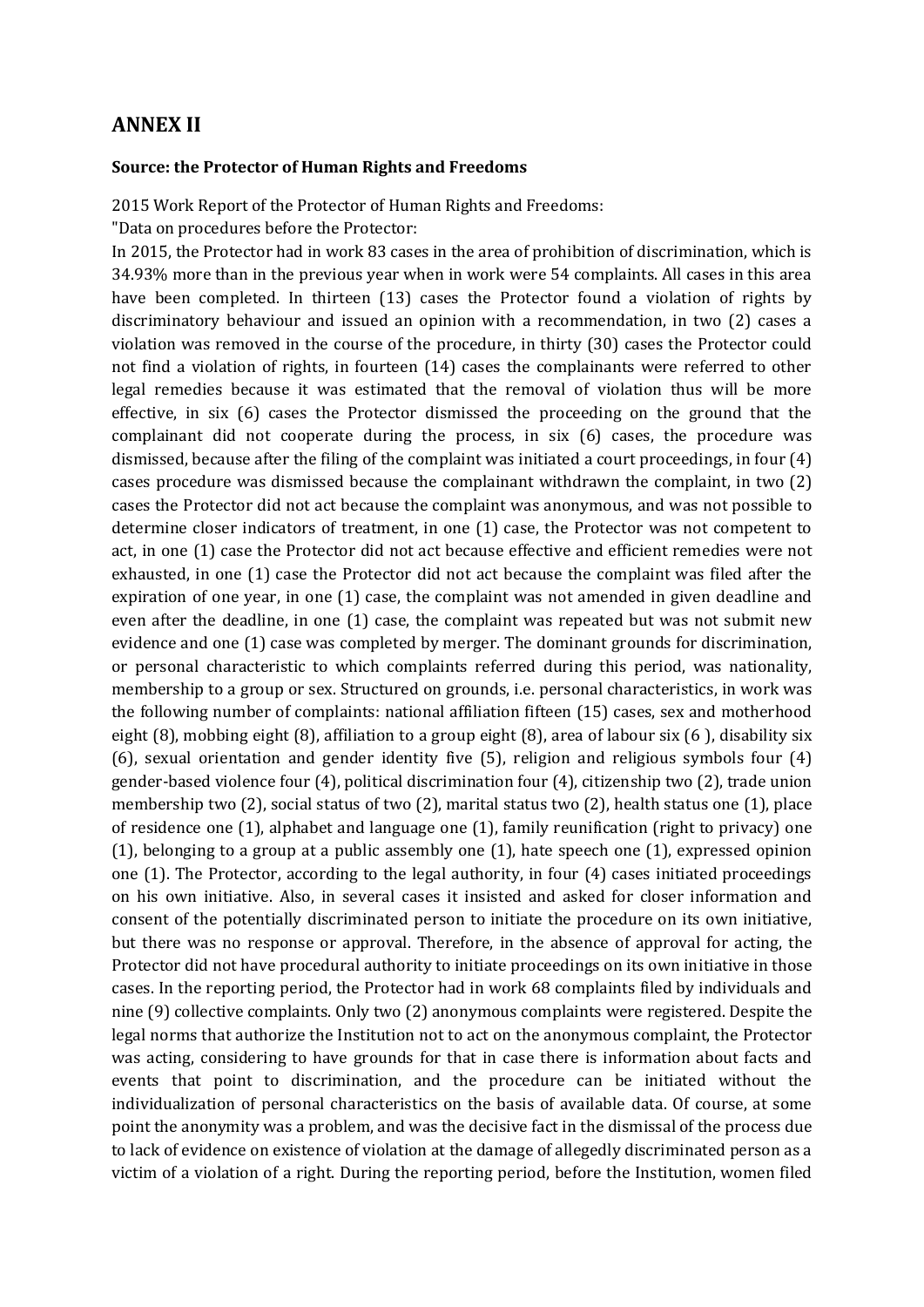34 complaints and man 34 as well. When we talk about the manner indicated in the complaints in which rights were violated, 32 complaints indicated that the infringement was committed by an act, in 36 by an action, while in 15 cases were pointed to violations caused by failure to act.

#### Data from the judicial competence:

As in previous reports, the Protector is warning about nonexistence of electronically kept database which would contain all the data on reports, procedures and decisions related to discrimination before misdemeanour and other courts, prosecution and police and inspection authorities, to which the Protector would have access in accordance with the Law on Prohibition of Discrimination and secondary legislation - Rulebook governing this system. In the absence of such a base, the Protector again this year, in a timely manner, addressed the courts and authorities individually: Judicial Council, the High Misdemeanour Court, the Administration for Inspection Affairs, the Supreme State Prosecutor and the Ministry of Internal Affairs - the Police Directorate, in order to obtain exact data on the number and status of complaints/reports/procedures for discrimination. This failure to keep and lack of existence of records in the state authorities (courts, public prosecution, misdemeanour bodies, the administrative authority responsible for policing and inspection bodies), is a barrier to effective communication and exchange of information in specific cases of discrimination. The Judicial Council has provided data on the number of filed civil lawsuits in 2015. Before the Montenegrin courts were initiated eight (8) civil proceedings to determine discrimination, of which before the Basic Court in Podgorica four (4) proceedings. Judicial Council submitted the information that four proceedings were initiated by women and four by men. The tabular presentation it submitted, lacks the information on the basis as well as the area of discrimination, except in one case that relates to the labour area. No procedure initiated in 2015 was resolved in merits, while in two cases, charges were withdrawn. Submitted data relates to the complaints lodged in 2015, but there is no indication whether are registered those complaints that have been transferred from earlier period, while in 2014 in work were 19 lawsuits for protection against discrimination. The Protector does not have information as to whether the proceedings that were initiated in 2014 completed or not and in what way, except for those cases in which the Protector has participated as an intervener on which was discussed in the previous report. Because Rulebook did not closely specify for which criminal offences the records are kept, the Protector sought and received information on the cases in which the defendants are prosecuted for those criminal offences which by their elements may be considered discriminatory, since they are committed against a person because of his/her personal characteristic. Thus, for the criminal offense of aggravated murder to the detriment of a pregnant woman or a child (Article144 of CC) were seven cases; violation of equality under Article 159 of CC - three cases; violation of freedom of religion and performance of religious rites from Article161 of CC - three cases; damaging the reputation of the nation, minority nation and other minority national communities from Article199 of CC - one case; rape under Article 204 of CC - four cases; the sexual intercourse over a helpless person under Article 205 of CC - one case; sexual intercourse with a child under Article 206 of CC - four cases; sexual intercourse by abuse of position Article 207 of CC- one case; procuring and enabling sexual intercourse under Article 209 of CC - one case; mediation in prostitution under Article 210 of CC - eight cases; common-law marriage with a minor from Article 216 of CC - 10 cases; deprivation of a minor from Article 217 of CC - 15 cases; failure to provide sustainment from Article 221 of CC - 302 cases; violation of equality in employment from Article 225 of CC - two cases; inciting national, racial and religious hatred from Article 370 of CC - two cases; racial and other discrimination from Article 443 of CC - one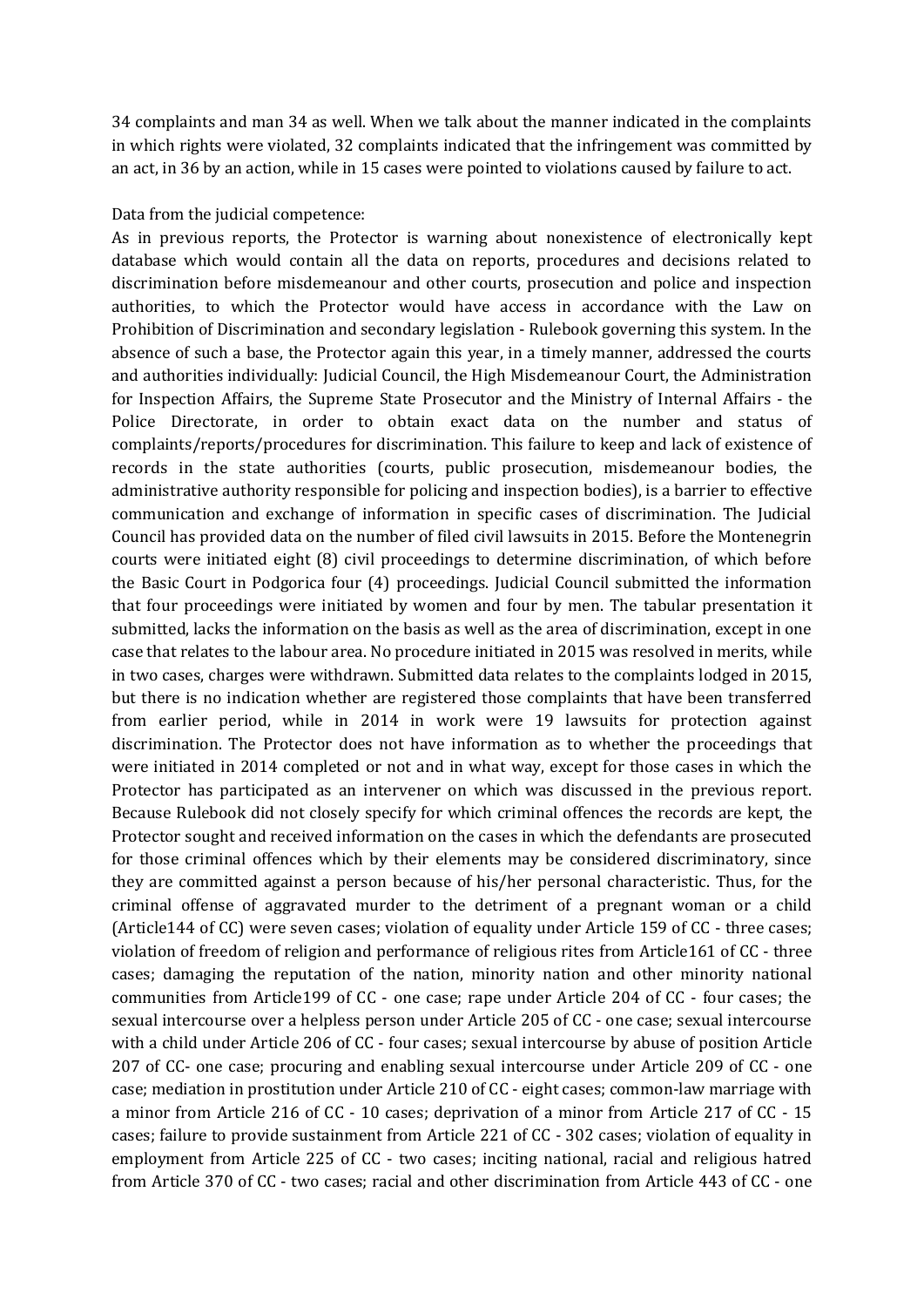case. In respect of these cases, were registered 246 finally resolved cases, 228 convictions, 33 sanctions of community service, nine warnings, 28 fines, 53 prison sentences, 127 suspended sentences and nine security measures. According to the structure the victims are predominantly women.

The Police Directorate of the Ministry of Internal Affairs in the Government of Montenegro submitted the data on registered cases of discrimination which were failed in the period from 1 January 2015 to 31December 2015. That organ has registered 19 cases regarding discrimination, of which 13 by an unknown perpetrator. Of that number, 16 reports were due to discrimination based on sexual orientation, and three reports were based on national affiliation. 22 persons were reported. Three reports were re-qualified by the state prosecution, two in the criminal offence under Article 433 of CC (racial and other discrimination) and one in the criminal offence under Article 168 of CC (endangering safety). In four cases the prosecutor pleaded no elements of a criminal offense or misdemeanour. 15 cases were processed. A number of perpetrators (seven) despite the measures taken, could not be identified, because the offense was committed via the Internet, and profiles on the social network Facebook were disabled. Inspection Directorate, for 2015 forwarded the information on the registered number of five (5) cases in the field of discrimination. For labour inspection were registered (4) cases, of which three (3) in relation to discrimination and one (1) related to mobbing, while the tourist inspection registered one (1) case in relation to discrimination based on sex. Of this, only in one case (1) the tourist inspection found a violation."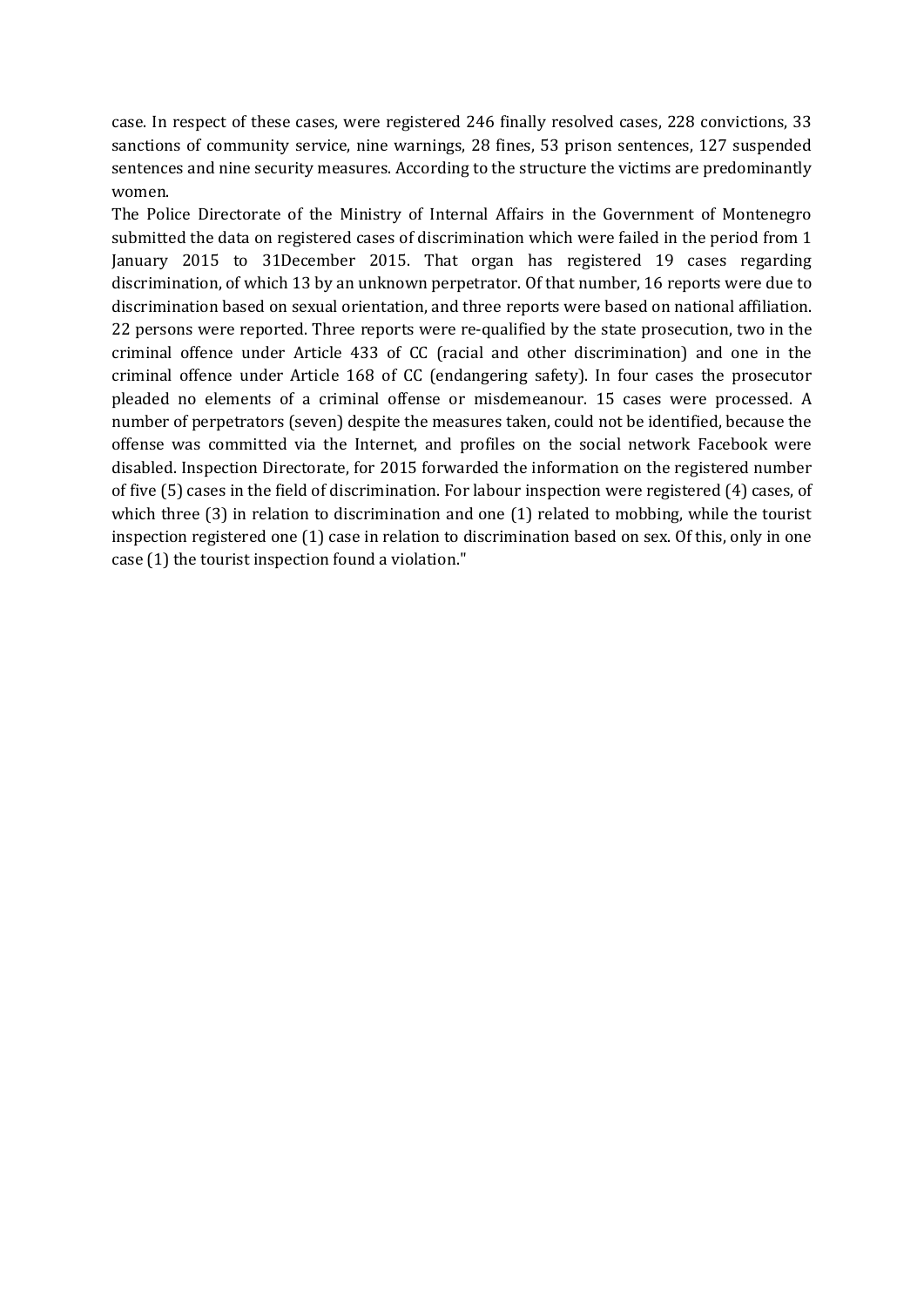## **ANNEX III**

#### **Source: Police Directorate**

In **2015**, was registered 180 criminal offences of violence in family and family community and was filed 167 criminal charges based on that. The criminal offences were commited by 185 persons, of which 169 man and 16 women. Four of them were minors, while 19 were returnees. Number of victims of criminal offence of domestic violence was 203, of which 62 men and 141 women. 14 of them were minors.

Because of 1,326 misdemeanours referred to in Article 36 of the *Law on Protection from Domestic Violence*, in 2015, the Police filed 1,238 misdemeanour charges. Misdemeanours were committed by 1,306 persons, out of which 1,069 men and 237 women. In the commission of these offenses, were registered 137 returnees.

Victims of committed offenses were 1,386, of which 544 men and 842 women. Of the total number of victims, 27 were minors.

In 2015, in accordance with Article 28 of the Law on Protection from Domestic Violence, in 24 cases the police issued an order of removal from or prohibition to return to his/her apartment or other living space.

In accordance with Article 37 of the Law on Protection from Domestic Violence, 68 reports for neglect were filed.

During 2015, 11 multidisciplinary teams held 76 meetings in which als0 police officers actively participated.

Tabular presentation of the number of ordered protective measures and the type of measures, for which execution the police is competent according to Article 33, paragraph 2 of the Law on Protection from Domestic Violence:

| Type of protective<br>measures | Removal from Restraining<br>Article 21 | the apartment, $\vert$ order, Article 22 | <b>of</b><br><b>Prohibition</b><br>and<br>harassment<br>stalking,<br>Article<br>23 |
|--------------------------------|----------------------------------------|------------------------------------------|------------------------------------------------------------------------------------|
| TOTAL                          | 32                                     | 46                                       | 88                                                                                 |

During **2016**, were committed 198 criminal offences for which were filed 197 criminal charges. The stated number of criminal offences has been committed by 203 persons, of whom 186 men (five of which were minors) and 17 women. During this period, 25 persons were returnees to the commitment of the criminal offence of domestic violence, one of whom was minor.

293persons were victims of criminal offences of domestic violence, 93 men and 200 women. Out of the total number of victims 14 were minors (seven males and seven females).

In 2016, the Police Directorate filed 1,335 misdemeanour charges for violations committed in 1,458 misdemeanours from the Law on Protection from Domestic Violence. The stated number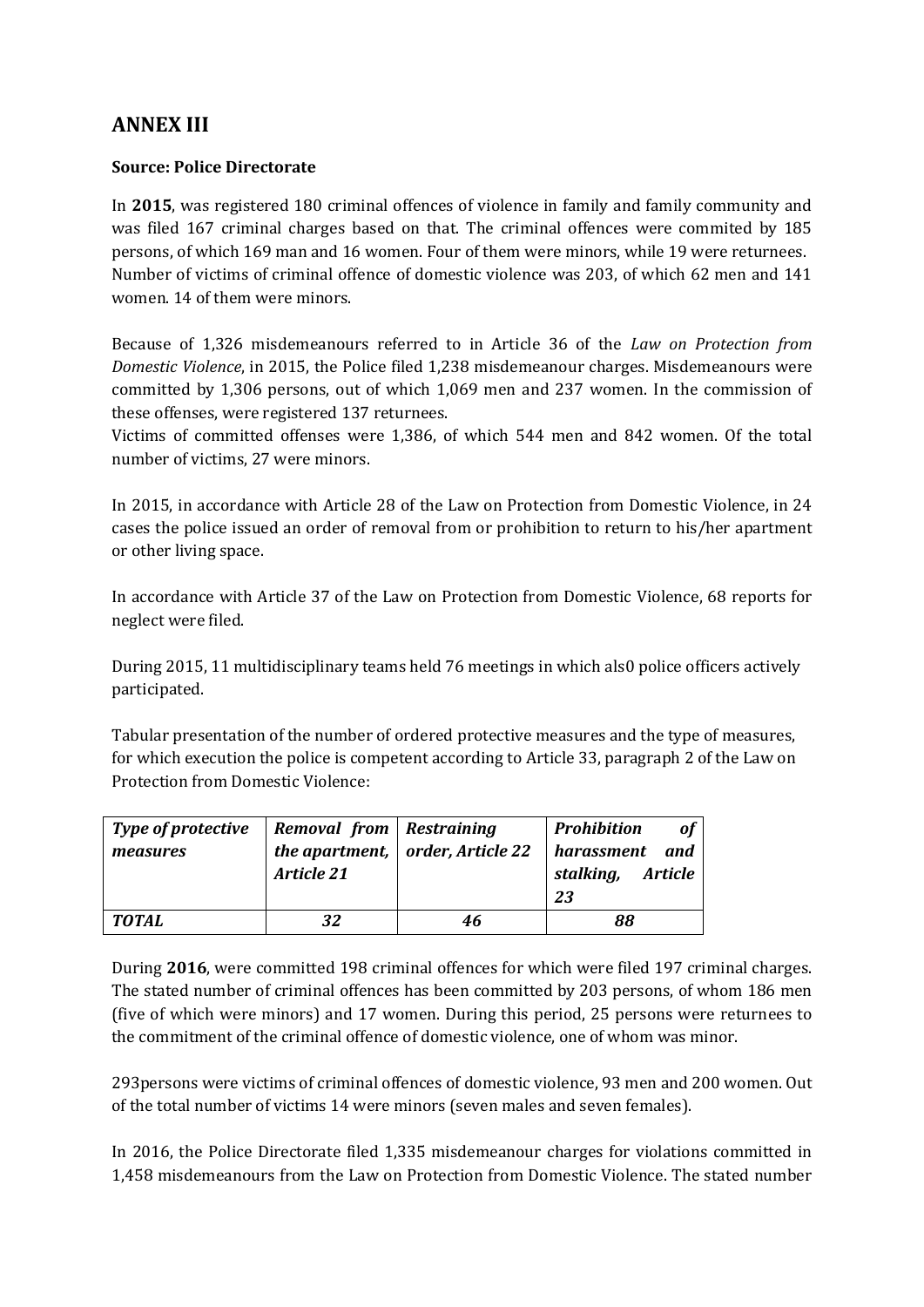of offenses were committed by 1,479 perpetrators, of which 1,218 men and 261 women. 175 returnees were registered for the execution of offenses under the Law on Protection from Domestic Violence

1560 persons were victims of committed misdemeanours, of which 600 men and 960 women. Out of the total number of victims of committed offenses, 149 were minors (78 males and 71 females).

In **2016**, in 28 cases in accordance with Article 28 of the Law on Protection against Domestic Violence, police officers ordered removal or prohibition of returning to the apartment or other living space.

Also, officers of the Police Directorate, in accordance with Article 37 of the Law on Protection from Domestic Violence, submitted 52 requests for neglect.

Tabular presentation of the number of ordered protective measures and the type of measures, for which execution the police is competent according to Article 33, paragraph 2 of the Law on Protection from Domestic Violence:

| <b>Type of protective</b><br>measures | Removal from Restraining<br>Article 21 | the apartment, $\vert$ order, Article 22 | <b>Prohibition</b><br>of<br>harassment<br>and<br>stalking,<br>Article<br>23 |
|---------------------------------------|----------------------------------------|------------------------------------------|-----------------------------------------------------------------------------|
| TOTAL                                 | 19                                     | 26                                       | 54                                                                          |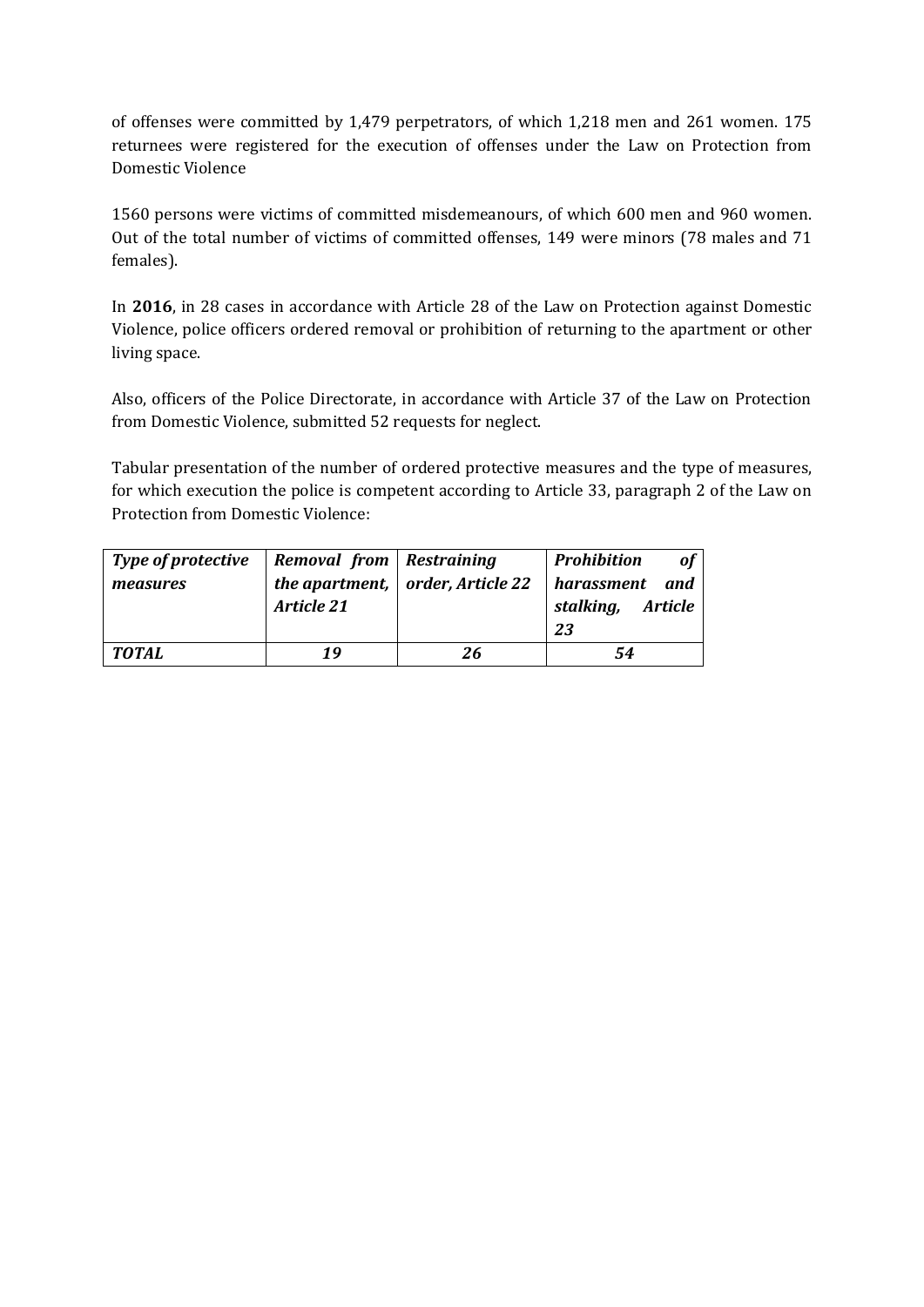## **ANNEX IV**

#### **Source: General Secretariat of the Parliament of Montenegro**

In the current sitting of the Parliament of Montenegro (26th convocation) out of 81 MPs, 19 are women or 23.46%, what is an increase compared to the 25th convocation when there were 15 women or 18.5%.

The structure of parliamentary bodies, on 16 December 2016, shows representation and presence of women in all permanent working bodies.

- Constitutional Committee 2 women (15.38%);
- Legislative Committee 2 women (15.38%);
- Committee for Political System, Justice and Administration 1 (7.69%),
- Committee for Security and Defence 1 (7.69%);
- Committee for International Relations and Emigrants 1 (7.69%);
- Committee for European Integration 4 (30.76%);
- Committee for Economy, Finance and Budget 1 (7.69%);
- Committee for Human Rights and Freedoms 1 (9.09%);
- Committee for Gender Equality 4 (36,36%);
- Committee for Tourism, Agriculture, Ecology and Spatial Planning 3 (23,07%);
- Committee for Education, Science, Culture and Sport 2 (18.18%);
- Committee for Health, Labour and Social Welfare 1 (9.09%);
- Committee for Anticorruption 2 (15.38%);
- Administrative Committee 2 (15.38%);
- Commission for Monitoring and Control of Privatization not established.

In the working bodies the percentage of women is 15.51%.

Only three women are presidents of the Committees, namely: Legislative Committee, Committee for Gender Equality and the Committee on Anti-Corruption.

Democratic Party of Socialists has 35 MPs - 10 women (28.57%); SocialDemocratic Party has four MPs -1 women (25%);

Democrats have 8 MPs - two women (25%);

Grand coalition - Key - Demos, SNP, URA have nine MPs - two women (22.22%); Democratic Front has 18 MPs - four women (22.22%).

At the meetings of the Committee for Gender Equality, the REA Network "FIRST" consisting of Roma and Egyptian activists from Montenegro, is represented by the executive director of the NGO "Centre for Roma Initiatives".